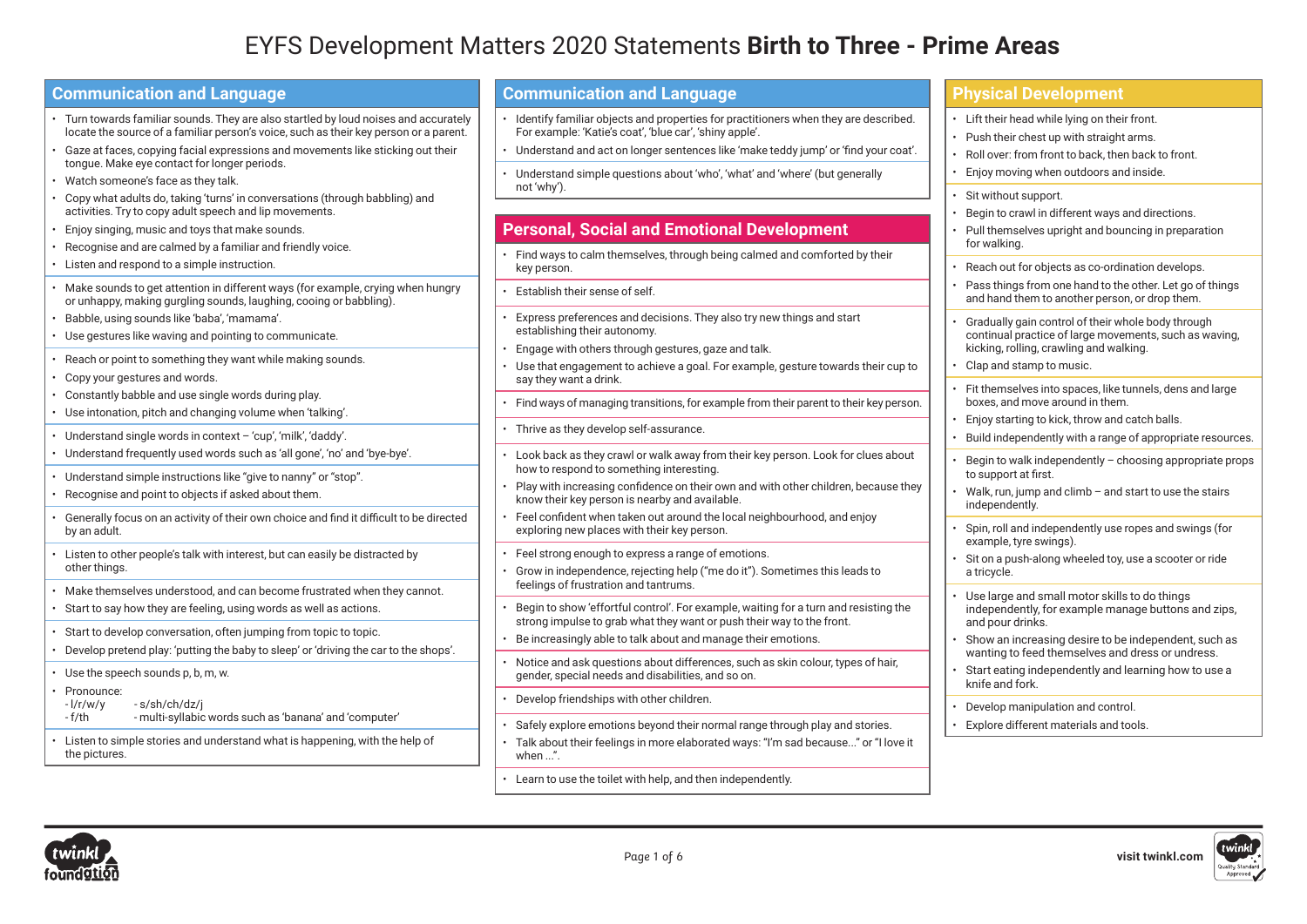# EYFS Development Matters 2020 Statements **Birth to Three - Specific Areas**

### **Literacy**

- Enjoy songs and rhymes, tuning in and paying attention.
- Join in with songs and rhymes, copying sounds, rhythms, tunes and tempo.
- Say some of the words in songs and rhymes.
- Copy finger movements and other gestures.
- Sing songs and say rhymes independently, for example, singing whilst playing.
- Enjoy sharing books with an adult.
- Pay attention and respond to the pictures or the words.
- Have favourite books and seek them out, to share with an adult, with another child, or to look at alone.
- Repeat words and phrases from familiar stories.
- Ask questions about the book. Makes comments and shares their own ideas.
- Develop play around favourite stories using props.
- Notice some print, such as the first letter of their name, a bus or door number, or a familiar logo.
- Enjoy drawing freely.
- Add some marks to their drawings, which they give meaning to. For example: "That says mummy."
- Make marks on their picture to stand for their name.

### **Mathematics**

- Combine objects like stacking blocks and cups. Put objects inside others and take them out again.
- Take part in finger rhymes with numbers.
- React to changes of amount in a group of up to three items.
- Compare amounts, saying 'lots', 'more' or 'same'.
- Develop counting-like behaviour, such as making sounds, pointing or saying some numbers in sequence.
- Count in everyday contexts, sometimes skipping numbers '1-2-3-5.'
- Climb and squeeze themselves into different types of spaces.
- Build with a range of resources.
- Complete inset puzzles.
- Compare sizes, weights etc. using gesture and language 'bigger/ little/smaller', 'high/low', 'tall', 'heavy'.
- Notice patterns and arrange things in patterns.

## **Understanding the World**

- Repeat actions that have an effect.
- Explore materials with different properties.
- Explore natural materials, indoors and outside.
- Explore and respond to different natural phenomena in their setting and on trips.
- Make connections between the features of their family and other families.
- Notice differences between people.

#### **Expressive Arts and Design**

- Show attention to sounds and music.
- Respond emotionally and physically to music when it changes.
- Move and dance to music.
- Anticipate phrases and actions in rhymes and songs, like 'Peepo'.
- Explore their voices and enjoy making sounds.
- Join in with songs and rhymes, making some sounds.
- Make rhythmical and repetitive sounds.
- Explore a range of sound-makers and instruments and play them in different ways.
- Notice patterns with strong contrasts and be attracted by patterns resembling the human face.
- Start to make marks intentionally.
- Explore paint, using fingers and other parts of their bodies as well as brushes and other tools.
- Express ideas and feelings through making marks, and sometimes give a meaning to the marks they make.
- Enjoy and take part in action songs, such as 'Twinkle, Twinkle Little Star'.
- Start to develop pretend play, pretending that one object represents another. For example, a child holds a wooden block to her ear and pretends it's a phone.
- Explore different materials, using all their senses to investigate them. Manipulate and play with different materials.
- Use their imagination as they consider what they can do with different materials.
- Make simple models which express their ideas.

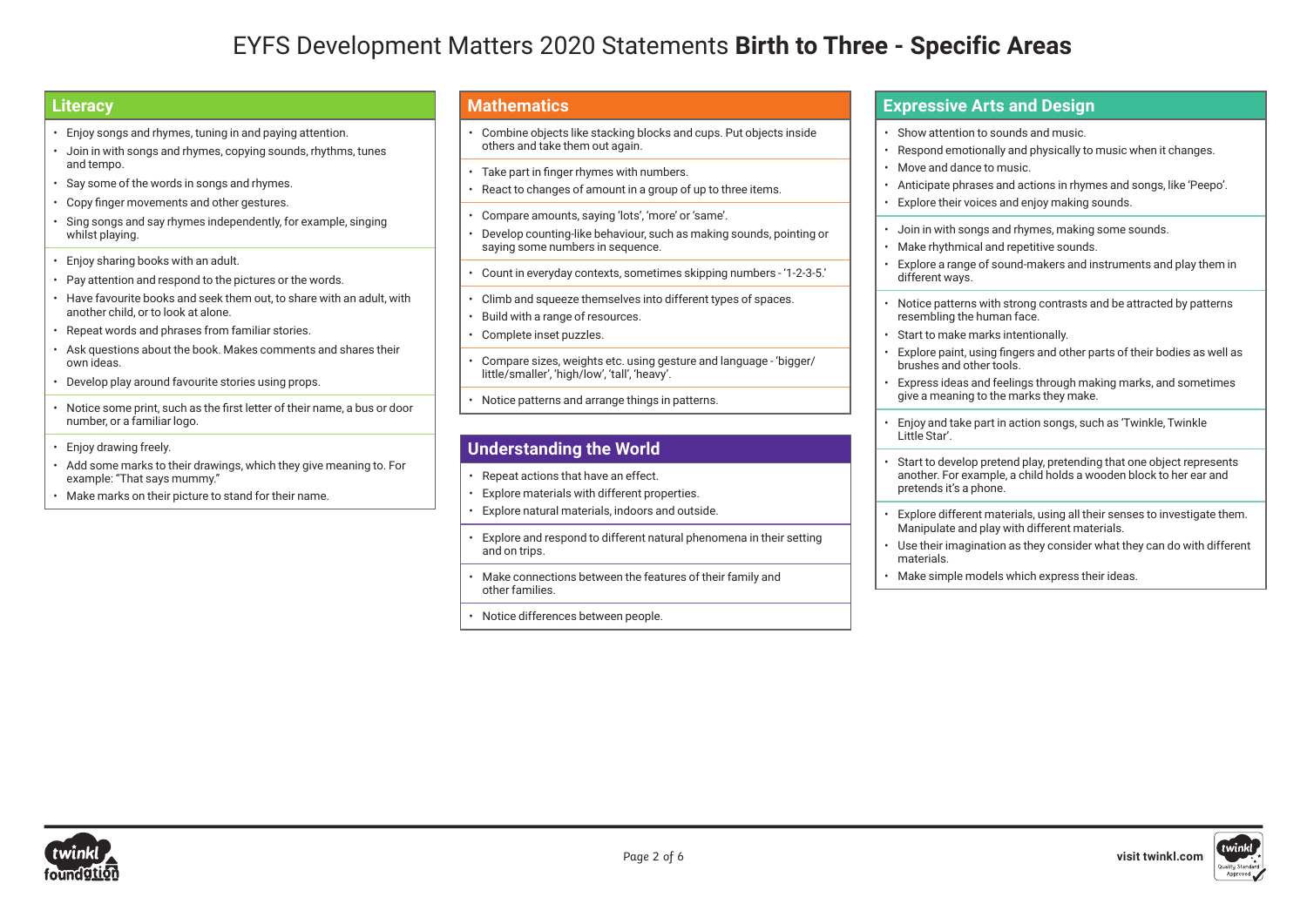# EYFS Development Matters 2020 Statements **Three and Four-Year-Olds - Prime Areas**

| I Communication and Language                                                  |
|-------------------------------------------------------------------------------|
| • Enjoy listening to longer stories and can remember much of<br>what happens. |
| . Pay attention to more than one thing at a time, which can be difficult.     |
|                                                                               |

**Communication and Language**

- Use a wider range of vocabulary.
- Understand a question or instruction that has two parts, such as "Get your coat and wait at the door".
- Understand 'why' questions, like: "Why do you think the caterpillar got so fat?"
- Sing a large repertoire of songs.
- Know many rhymes, be able to talk about familiar books, and be able to tell a long story.
- Develop their communication, but may continue to have problems with irregular tenses and plurals, such as 'runned' for 'ran', 'swimmed' for 'swam'.
- Develop their pronunciation but may have problems saying: - some sounds: r, j, th, ch, and sh - multisyllabic words such as 'pterodactyl', 'planetarium' or 'hippopotamus'
- Use longer sentences of four to six words.
- Be able to express a point of view and to debate when they disagree with an adult or a friend, using words as well as actions.
- Start a conversation with an adult or a friend and continue it for many turns.
- Use talk to organise themselves and their play: "Let's go on a bus... you sit there... I'll be the driver."

### **Personal, Social and Emotional Development**

- Select and use activities and resources, with help when needed. This helps them to achieve a goal they have chosen, or one which is suggested to them.
- Develop their sense of responsibility and membership of a community.
- Become more outgoing with unfamiliar people, in the safe context of their setting.
- Show more confidence in new social situations.
- Play with one or more other children, extending and elaborating play ideas.
- Find solutions to conflicts and rivalries. For example, accepting that not everyone can be Spider-Man in the game, and suggesting other ideas.
- Increasingly follow rules, understanding why they are important.
- Remember rules without needing an adult to remind them.
- Develop appropriate ways of being assertive.
- Talk with others to solve conflicts.
- Talk about their feelings using words like 'happy', 'sad', 'angry' or 'worried'.
- Understand gradually how others might be feeling.
- Be increasingly independent in meeting their own care needs, e.g. brushing teeth, using the toilet, washing and drying their hands thoroughly.
- Make healthy choices about food, drink, activity and toothbrushing.

#### **Physical Development**

- Continue to develop their movement, balancing, riding (scooters, trikes and bikes) and ball skills.
- Go up steps and stairs, or climb up apparatus, using alternate feet.
- Skip, hop, stand on one leg and hold a pose for a game like musical statues.
- Use large-muscle movements to wave flags and streamers, paint and make marks.
- Start taking part in some group activities which they make up for themselves, or in teams.
- Increasingly be able to use and remember sequences and patterns of movements which are related to music and rhythm.
- Match their developing physical skills to tasks and activities in the setting. For example, they decide whether to crawl, walk or run across a plank, depending on its length and width.
- Choose the right resources to carry out their own plan. For example, choosing a spade to enlarge a small hole they dug with a trowel.
- Collaborate with others to manage large items, such as moving a long plank safely, carrying large hollow blocks.
- Use one-handed tools and equipment, for example, making snips in paper with scissors.
- Use a comfortable grip with good control when holding pens and pencils.
- Show a preference for a dominant hand.
- Be increasingly independent as they get dressed and undressed, for example, putting coats on and doing up zips.

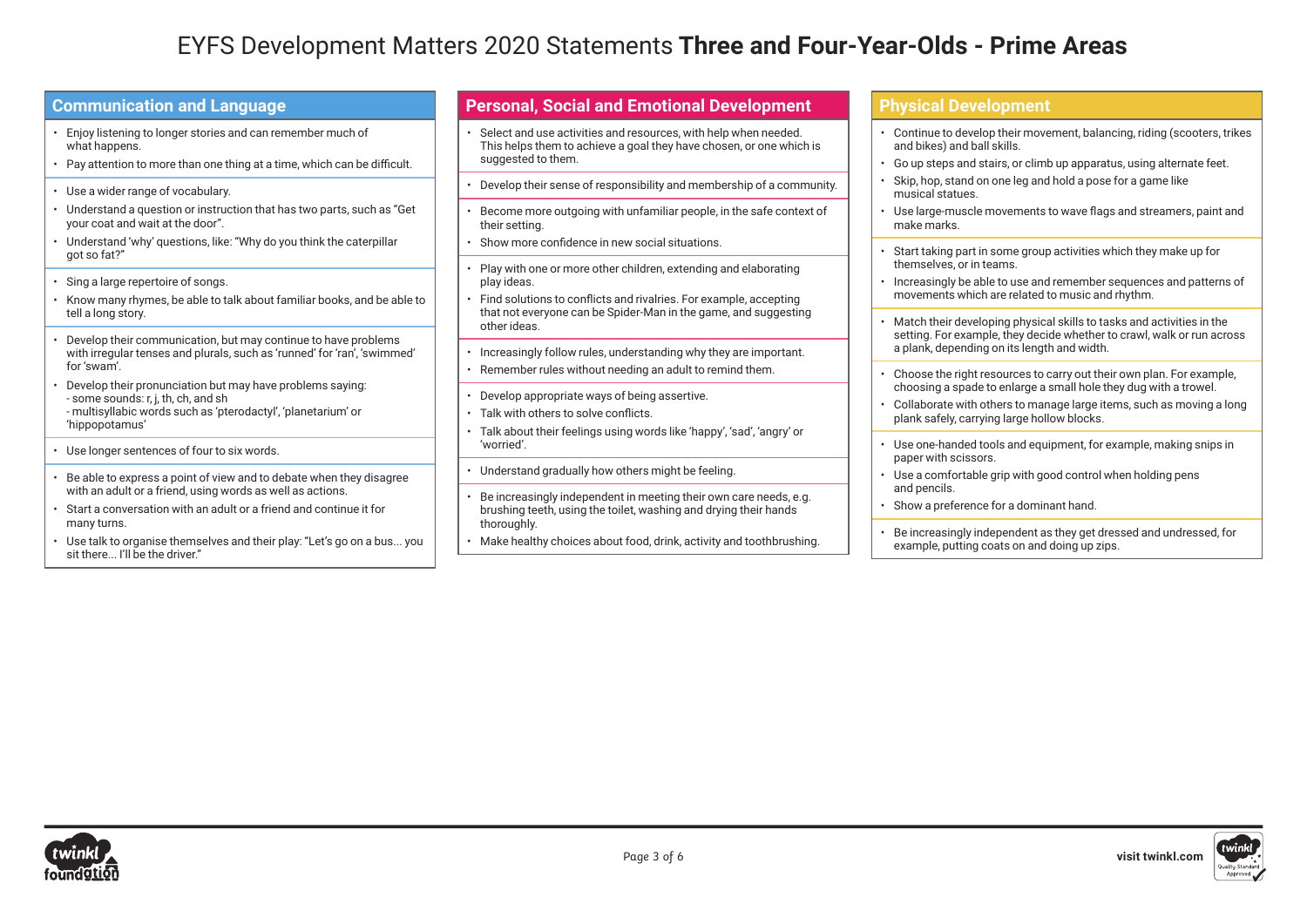# EYFS Development Matters 2020 Statements **Three and Four-Year-Olds - Specific Areas**

### **Literacy**

- Understand the five key concepts about print: - print has meaning - print can have different purposes - we read English text from left to right and from top to bottom - the names of the different parts of a book - page sequencing
- Develop their phonological awareness, so that they can: - spot and suggest rhymes - count or clap syllables in a word - recognise words with the same initial
- sound, such as money and mother
- Engage in extended conversations about stories, learning new vocabulary.
- Use some of their print and letter knowledge in their early writing. For example: writing a pretend shopping list that starts at the top of the page; writing 'm' for mummy.
- Write some or all of their name.
- Write some letters accurately.

#### **Mathematics**

- Develop fast recognition of up to 3 objects, without having to count them individually ('subitising').
- Recite numbers past 5.
- Say one number for each item in order: 1,2,3,4,5.
- Know that the last number reached when counting a small set of objects tells you how many there are in total ('cardinal principle').
- Show 'finger numbers' up to 5.
- Link numerals and amounts: for example, showing the right number of objects to match the numeral, up to 5.
- Experiment with their own symbols and marks as well as numerals.
- Solve real world mathematical problems with numbers up to 5.
- Compare quantities using language: 'more than', 'fewer than'.
- Talk about and explore 2D and 3D shapes (for example, circles, rectangles, triangles and cuboids) using informal and mathematical language: 'sides', 'corners'; 'straight', 'flat', 'round'.
- Understand position through words alone for example, "The bag is under the table," – with no pointing.
- Describe a familiar route.
- Discuss routes and locations, using words like 'in front of' and 'behind'.
- Make comparisons between objects relating to size, length, weight and capacity.
- Select shapes appropriately: flat surfaces for building, a triangular prism for a roof etc.
- Combine shapes to make new ones an arch, a bigger triangle etc.
- Talk about and identifies the patterns around them. For example: stripes on clothes, designs on rugs and wallpaper. Use informal language like 'pointy', 'spotty', 'blobs' etc.
- Extend and create ABAB patterns stick, leaf, stick, leaf.
- Notice and correct an error in a repeating pattern.
- Begin to describe a sequence of events, real or fictional, using words such as 'first', 'then...'

## **Understanding the World**

- Use all their senses in hands-on exploration of natural materials.
- Explore collections of materials with similar and/or different properties.
- Talk about what they see, using a wide vocabulary.
- Begin to make sense of their own life-story and family's history.
- Show interest in different occupations.
- Explore how things work.
- Plant seeds and care for growing plants.
- Understand the key features of the life cycle of a plant and an animal.
- Begin to understand the need to respect and care for the natural environment and all living things.
- Explore and talk about different forces they can feel.
- Talk about the differences between materials and changes they notice.
- Continue developing positive attitudes about the differences between people.
- Know that there are different countries in the world and talk about the differences they have experienced or seen in photos.

#### **Expressive Arts and Design**

- Take part in simple pretend play, using an object to represent something else even though they are not similar.
- Begin to develop complex stories using small world equipment like animal sets, dolls and dolls houses etc.
- Make imaginative and complex 'small worlds' with blocks and construction kits, such as a city with different buildings and a park.
- Explore different materials freely, to develop their ideas about how to use them and what to make.
- Develop their own ideas and then decide which materials to use to express them.
- Join different materials and explore different textures.
- Create closed shapes with continuous lines, and begin to use these shapes to represent objects.
- Draw with increasing complexity and detail, such as representing a face with a circle and including details.
- Use drawing to represent ideas like movement or loud noises.
- Show different emotions in their drawings and paintings, like happiness, sadness, fear etc.
- Explore colour and colour-mixing.
- Listen with increased attention to sounds.
- Respond to what they have heard, expressing their thoughts and feelings.
- Remember and sing entire songs.
- Sing the pitch of a tone sung by another person ('pitch match').
- Sing the melodic shape (moving melody, such as up and down, down and up) of familiar songs.
- Create their own songs or improvise a song around one they know.
- Play instruments with increasing control to express their feelings and ideas.



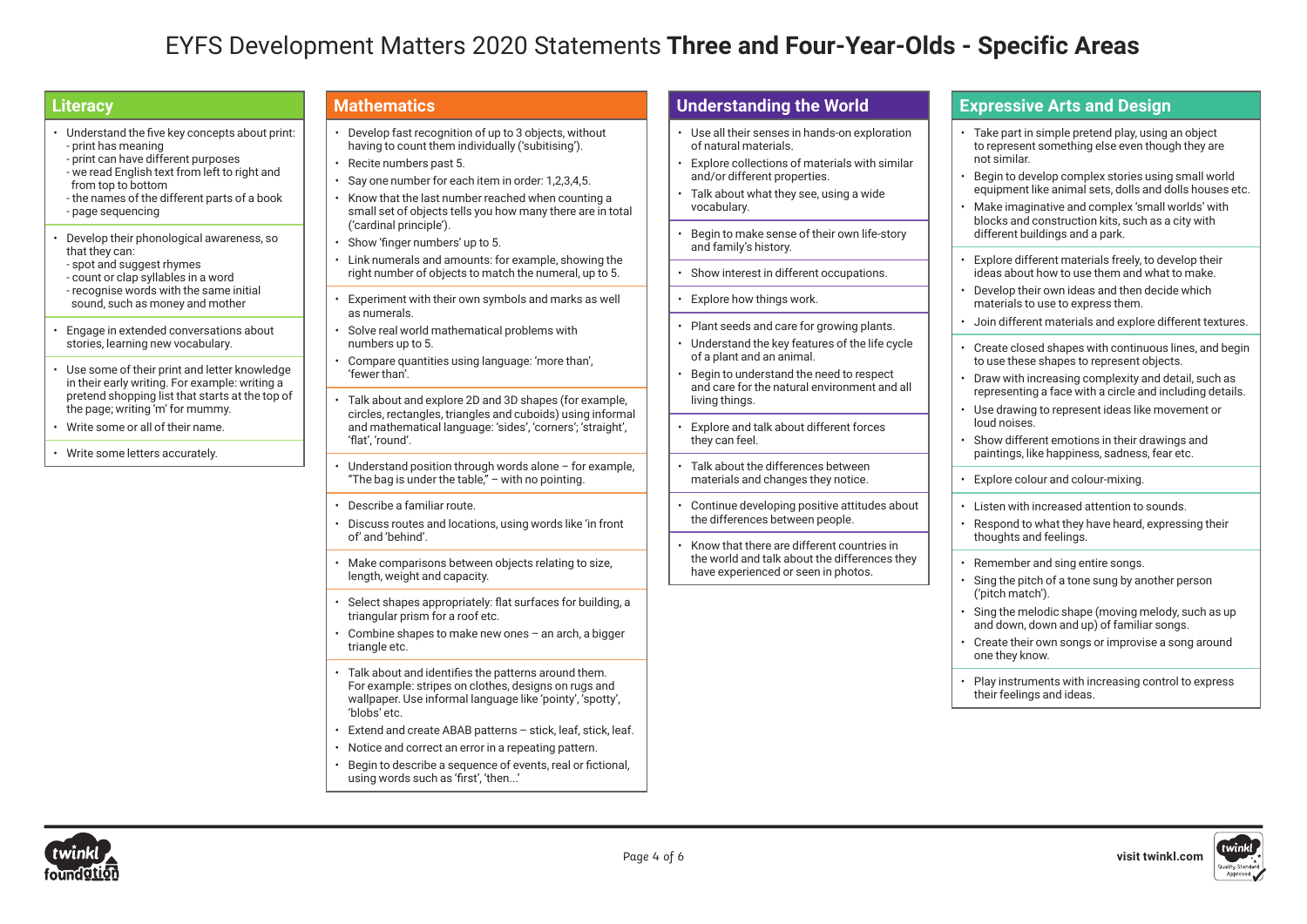# EYFS Development Matters 2020 Statements **Children in Reception - Prime Areas**

| <b>Communication and Language</b>                                                                                                             |
|-----------------------------------------------------------------------------------------------------------------------------------------------|
| Understand how to listen carefully and why listening is<br>important.                                                                         |
| Learn new vocabulary.<br>$\bullet$                                                                                                            |
| • Use new vocabulary through the day.                                                                                                         |
| Ask questions to find out more and to check they understand<br>$\bullet$<br>what has been said to them.                                       |
| Articulate their ideas and thoughts in well-formed sentences.<br>$\bullet$                                                                    |
| Connect one idea or action to another using a range of<br>$\bullet$<br>connectives.                                                           |
| Describe events in some detail.<br>$\bullet$                                                                                                  |
| • Use talk to help work out problems and organise thinking<br>and activities, and to explain how things work and why they<br>might happen.    |
| Develop social phrases.<br>٠                                                                                                                  |
| Engage in story times.<br>٠                                                                                                                   |
| Listen to and talk about stories to build familiarity and<br>understanding.                                                                   |
| Retell the story, once they have developed a deep familiarity<br>٠<br>with the text, some as exact repetition and some in their<br>own words. |
| • Use new vocabulary in different contexts.                                                                                                   |
| Listen carefully to rhymes and songs, paying attention to how<br>٠<br>they sound.                                                             |
| Learn rhymes, poems and songs.<br>٠                                                                                                           |
| Engage in non-fiction books.<br>٠                                                                                                             |
| Listen to and talk about selected non-fiction to develop a deep<br>familiarity with new knowledge and vocabulary.                             |

| Revise and refine the fundamental movement skills they have already acquired:<br>- rolling                                                                        |
|-------------------------------------------------------------------------------------------------------------------------------------------------------------------|
| - crawling                                                                                                                                                        |
| - walking                                                                                                                                                         |
| -jumping                                                                                                                                                          |
| - running                                                                                                                                                         |
| - hopping                                                                                                                                                         |
| - skipping                                                                                                                                                        |
| - climbing                                                                                                                                                        |
| Progress towards a more fluent style of moving, with developing control and grace.                                                                                |
|                                                                                                                                                                   |
| Develop the overall body strength, co-ordination, balance and agility needed to<br>engage successfully with future physical education sessions and other physical |
| disciplines including dance, gymnastics, sport and swimming.                                                                                                      |
|                                                                                                                                                                   |
| Develop their small motor skills so that they can use a range of tools competently,                                                                               |
| safely and confidently. Suggested tools: pencils for drawing and writing.                                                                                         |
| paintbrushes, scissors, knives, forks and spoons.                                                                                                                 |
| • Use their core muscle strength to achieve a good posture when sitting at a table or                                                                             |
| sitting on the floor.                                                                                                                                             |
| Combine different movements with ease and fluency.                                                                                                                |
|                                                                                                                                                                   |
| Confidently and safely use a range of large and small apparatus indoors and                                                                                       |
| outside, alone and in a group.                                                                                                                                    |
| Develop overall body-strength, balance, co-ordination and agility.                                                                                                |
|                                                                                                                                                                   |
| • Further develop and refine a range of ball skills including: throwing, catching,                                                                                |
| kicking, passing, batting, and aiming.                                                                                                                            |
| Develop confidence, competence, precision and accuracy when engaging in                                                                                           |
| activities that involve a ball.                                                                                                                                   |
| Develop the foundations of a handwriting style which is fast, accurate and efficient.                                                                             |
|                                                                                                                                                                   |
| Further develop the skills they need to manage the school day successfully:                                                                                       |
| - lining up and queuing<br>- mealtimes                                                                                                                            |